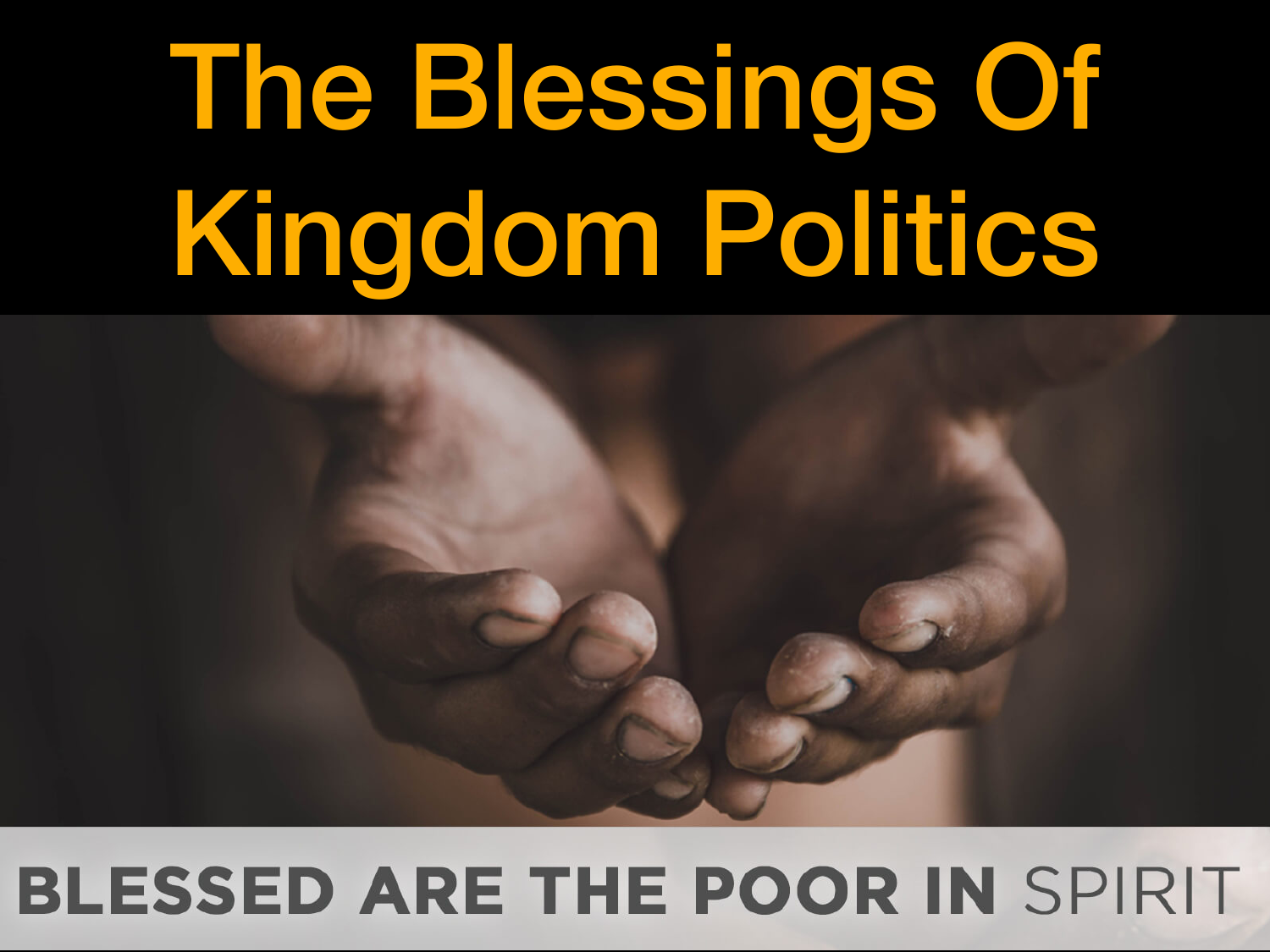### **"Poverty" Stems From Brokenness**

- **Effects Of Sin In The Garden** (Genesis 3)
	- Broken World: Death, Pain, Labor
	- Broken Relationships: Shame, Blame, **Conflict**
	- Broken Lives: Fear, Insecurity, Guilt, Shame
- **The Gospel Is The "Good News" Of The Kingdom - Matthew 4:23;** Mark 1:14-15; Luke 4:43; 16-30

THE PASSE FOR STREET AND LODGED ALL

**Matthew 5:3** - "Blessed are the poor in spirit, for theirs is the kingdom of Heaven"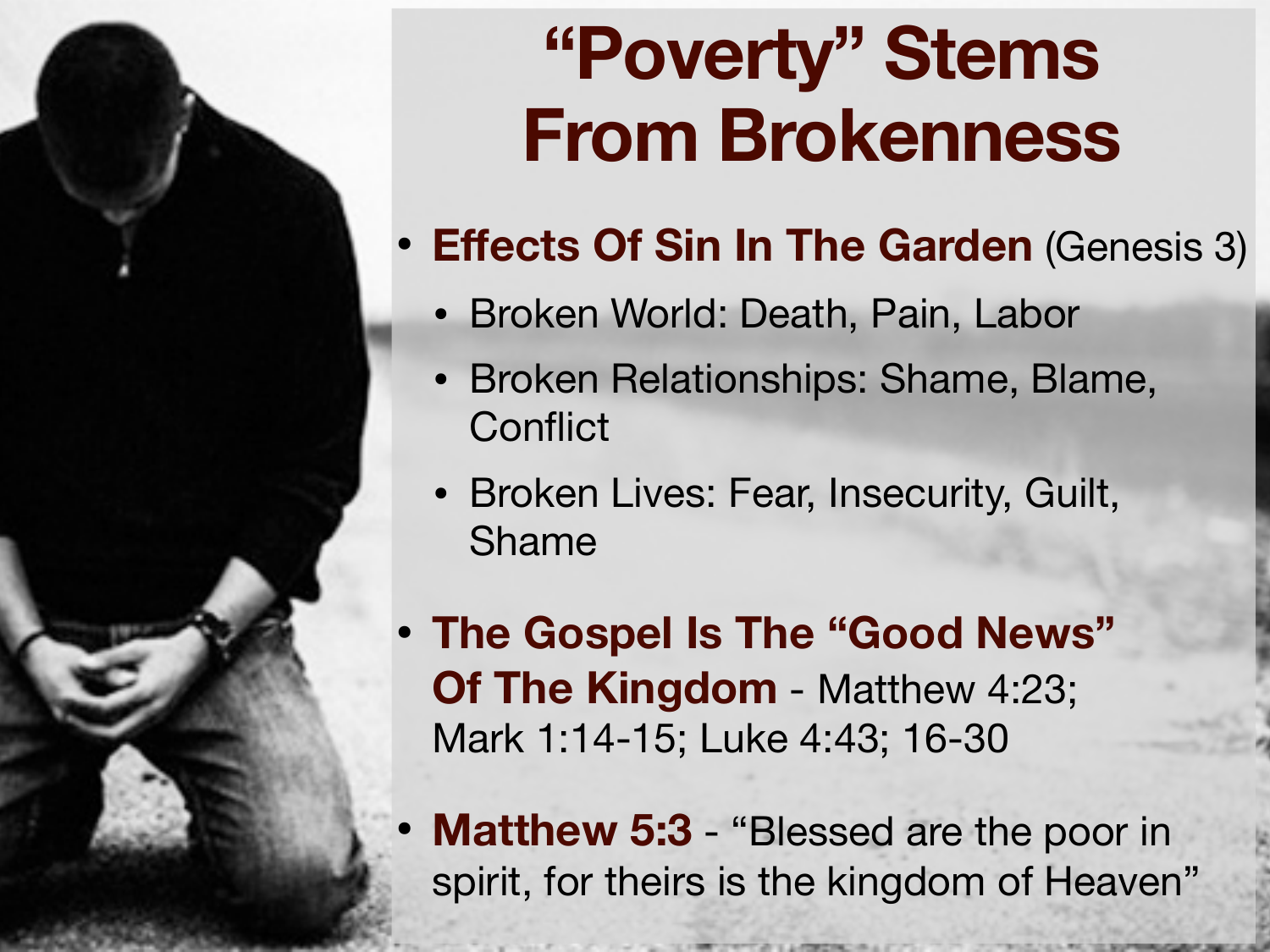

# **Who Are These "Poor"?**

- **"Penei"?** Laborer; refers to the working poor – those who are able to earn just enough to make it through the day. This is not the word used in this Beatitude.
- **"Ptochos"?** To shrink, cower, or cringe. Beggars completely dependent upon the kindness and compassion of others. Used in this Beatitude.
	- **Widow:** Mark 12:43
	- **Lazarus:** Luke 16:20-21
	- **The Uninvited:** Luke 14:21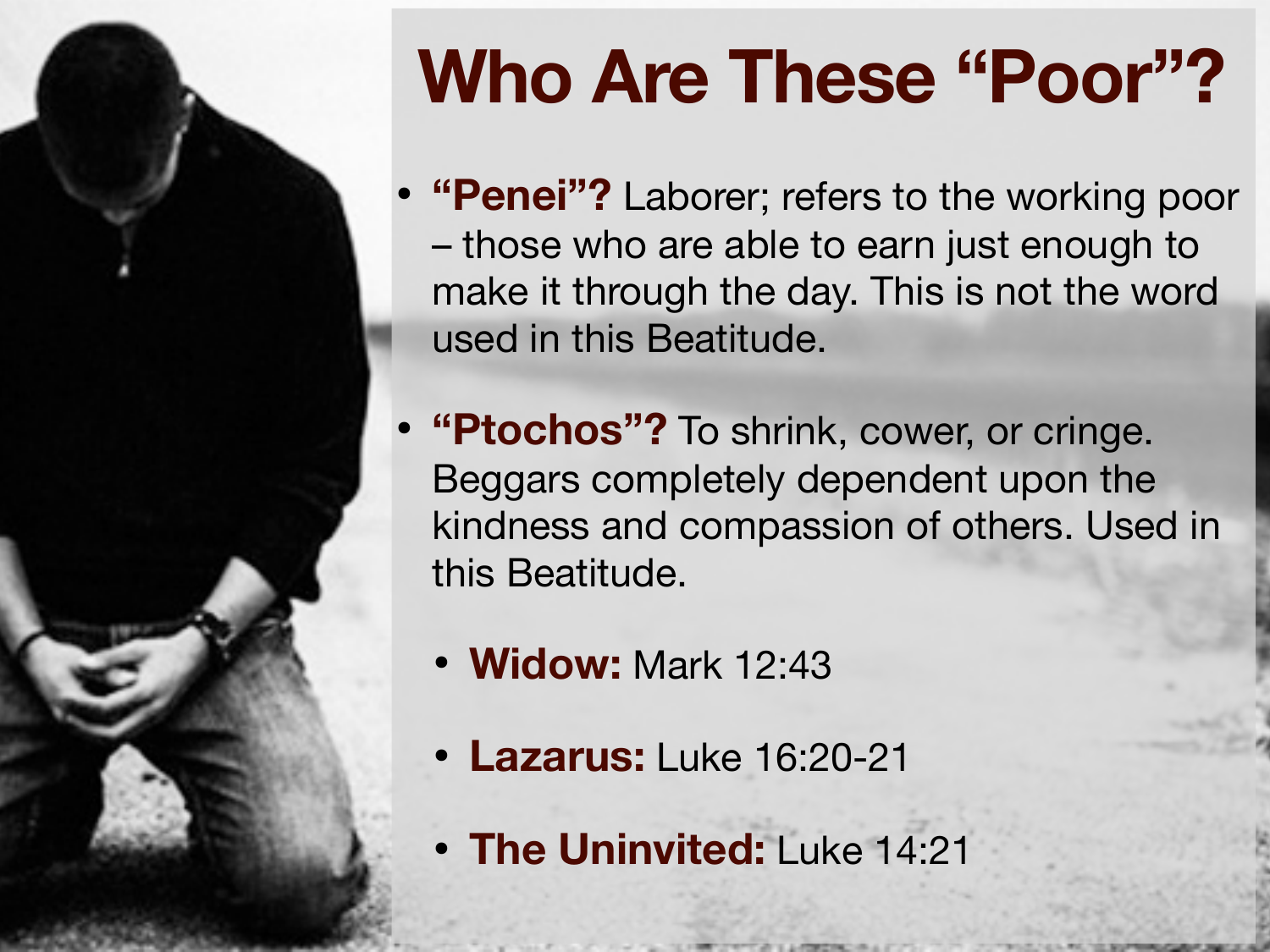## **"The Poor In Spirit"**

- **• Material Possessions Have No Necessary Relationship To Spiritual Blessings** 
	- **Jesus** Matthew 8:20
	- **Paul** Acts 20:34
	- **Rich Christians** 1 Timothy 6:6-17
- **Those Convicted By Their Spiritual Poverty** - Luke 15:18-19; 18:13; Romans 12:3; Philippians 2:3-4
- **It's About Humility, Devotion, & Dependence** - Philippians 3:8-11; Titus 3:3-5; Revelation 3:17

STATE AND PRODUCTS INTO THE RESIDENCE.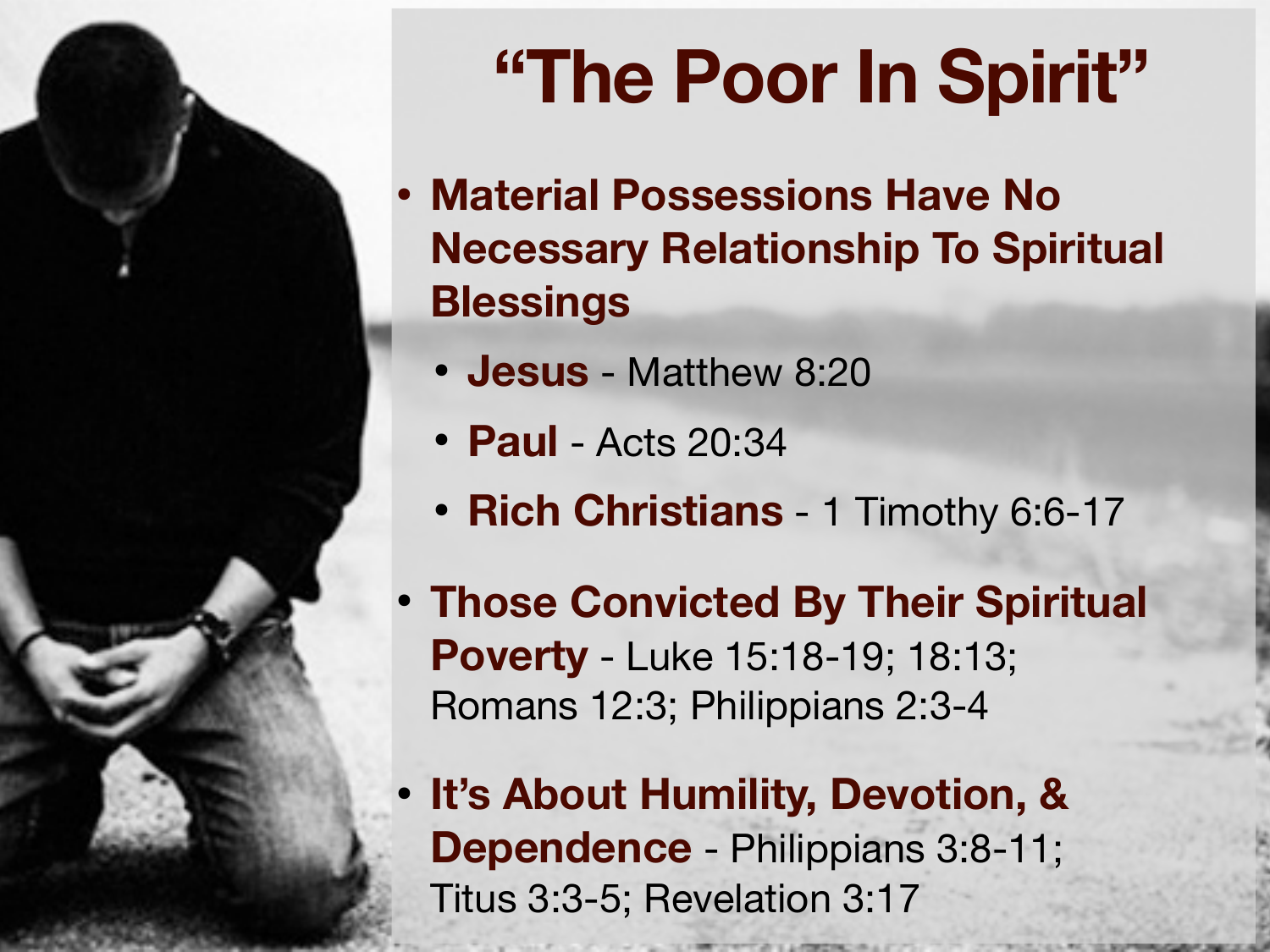#### **God Accepts The Spiritually Poor**

**Isaiah 57:15** - For thus says the High and Lofty One Who inhabits eternity, whose name is Holy: "I dwell in the high and holy place, with him who has a contrite and humble spirit, to revive the spirit of the humble, and to revive the heart of the contrite ones."

**Isaiah 66:1-2** - Thus says the Lord: "Heaven is My throne, and earth is My footstool. Where is the house that you will build Me? And where is the place of My rest? For all those things My hand has made, and all those things exist," Says the Lord. "But on this one will I look: On him who is poor and of a contrite spirit, and who trembles at My word."

The Control of the Control of Control